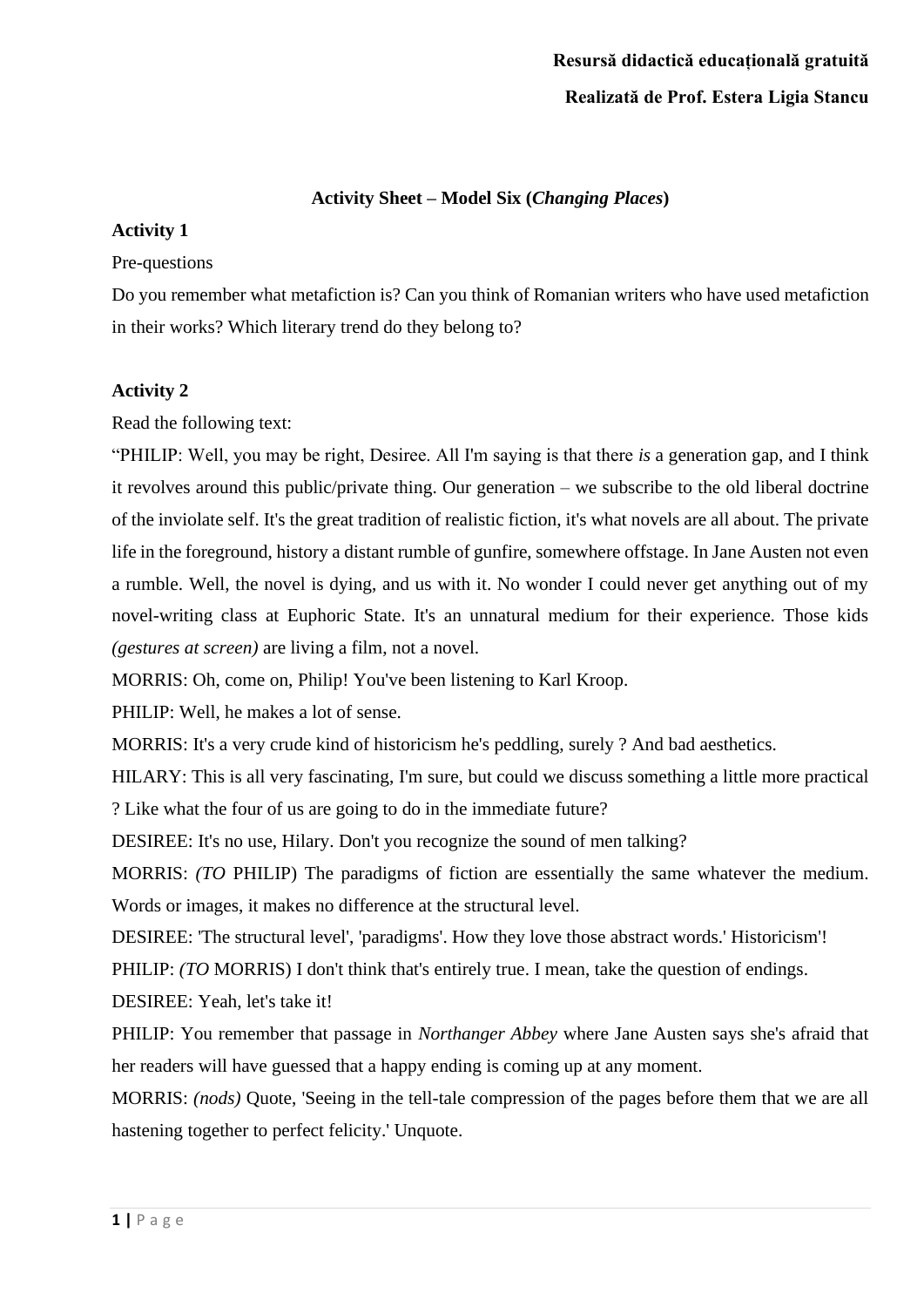PHILIP: That's it. Well, that's something the novelist can't help giving away, isn't it, that his book is shortly coming to an end ? It may not be a happy ending, nowadays, but he can't disguise the tell-tale compression of the pages.

HILARY and DESIREE begin to listen to what PHILIP is saying, and he becomes the focal point of attention. I mean, mentally you brace yourself for the ending of a novel. As you're reading, you're aware of the fact that there's only a page or two left in the book, and you get ready to close it. But with a film there's no way of telling, especially nowadays, when films are much more loosely structured, much more ambivalent, than they used to be. There's no way of telling which frame is going to be the last. The film is going along, just as life goes along, people are behaving, doing things, drinking, talking, and we're watching them, and at any point the director chooses, without warning, without anything being resolved, or explained, or wound up, it can just … end.

PHILIP shrugs. The camera stops, freezing him in mid-gesture." (Lodge, *Changing Places*, p. 250- 251)

In groups of three or four, answer the following questions:

- 1. Having read the book, can you place the fragment within the plot of the novel?
- 2. What is the subject the characters are discussing?
- 3. What are the metafictional elements in the excerpt?
- 4. Starting from the characters' discussion, draw a parallel between the modernist/ postmodernist fiction and the novelistic writing before the twentieth century.
- 5. Does Lodge finish the book in the tradition of the realistic novel? Support your opinion with arguments.

# **Activity 3 (Homework)**

In groups of 4, make a Power Point Presentation about the postmodernist elements in *Changing Places.*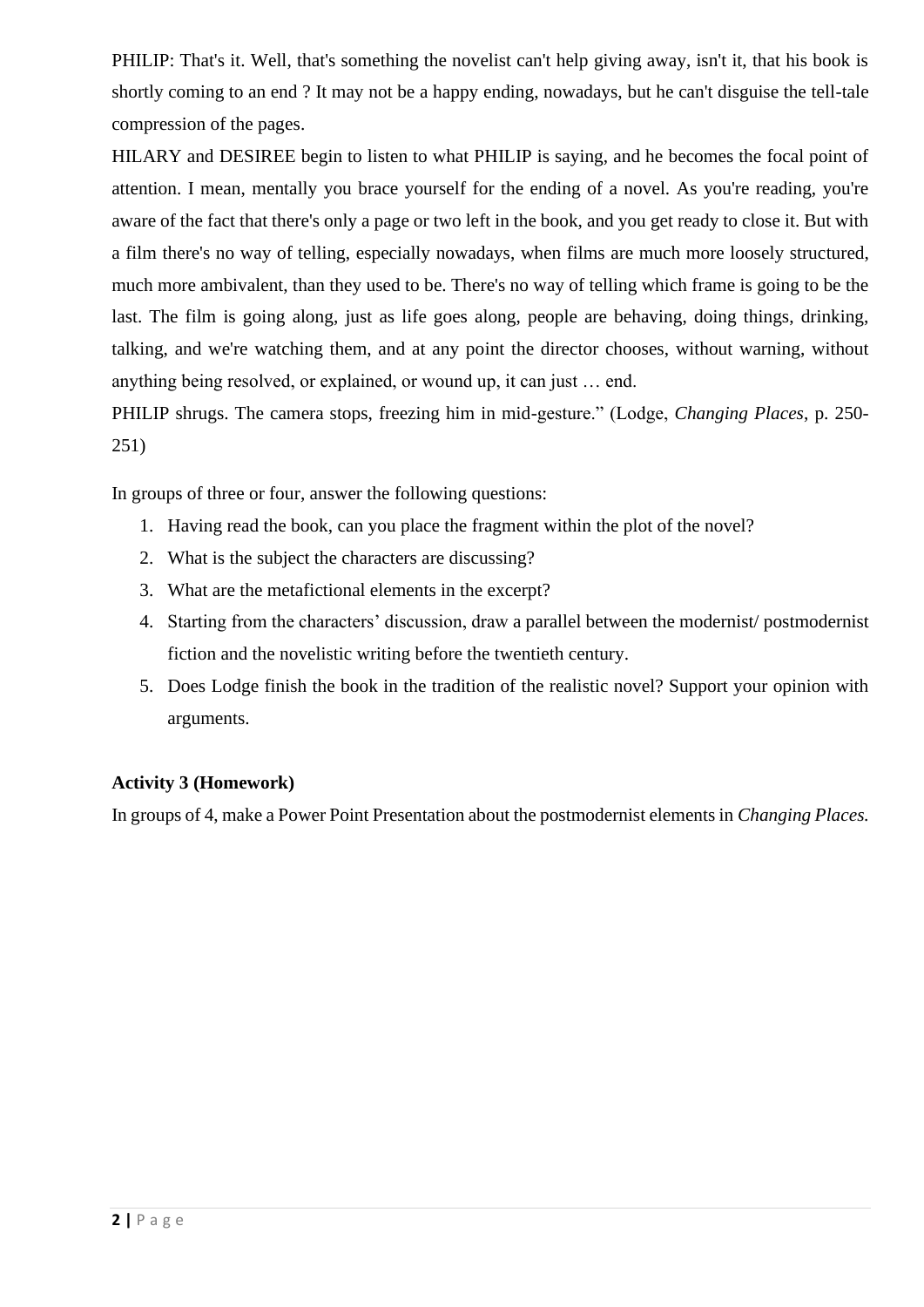# **Activity 1**

Pre-Questions:

- 1. Have you heard of The Holy Grail? If yes, what do you know about it?
- 2. Do you know any other novels the heroes of which are really dedicated to an ideal and are searching for? (Don Quixote)
- 3. Do you think nowadays there are still such dedicated people who would do anything to reach an ideal? What do you think they are dedicated to?

# **Activity 2:**

Read the following text:

"Prologue

WHEN April with its sweet showers has pierced the drought of March to the root, and bathed every vein of earth with that liquid by whose power the flowers are engendered; when the zephyr, too, with its dulcet breath, has breathed life into the tender new shoots in every copse and on every heath, and the young sun has run half his course in the sign of the Ram, and the little birds that sleep all night with their eyes open give song (so Nature prompts them in their hearts), then, as the poet Geoffrey Chaucer observed many years ago, folk long to go on pilgrimages. Only, these days, professional people call them conferences.

The modern conference resembles the pilgrimage of medieval Christendom in that it allows the participants to indulge themselves in all the pleasures and diversions of travel while appearing to be austerely bent on self-improvement. To be sure, there are certain penitential exercises to be performed- -the presentation of a paper, perhaps, and certainly listening to the papers of others. But with this excuse you journey to new and interesting places, meet new and interesting people, and form new and interesting relationships with them; exchange gossip and confidences (for your well-worn stories are fresh to them, and vice versa); eat, drink and make merry in their company every evening; and yet, at the end of it all, return home with an enhanced reputation for seriousness of mind. Today's conferees have an additional advantage over the pilgrims of old in that their expenses are usually paid, or at least subsidised, by the institution to which they belong, be it a government department, a commercial firm, or, most commonly perhaps, a university.

There are conferences on almost everything these days, including the works of Geoffrey Chaucer. If, like his hero Troilus at the end of Troilus and Criseyde, he looks down from the eighth sphere of heaven on This litle spot of erthe, that with the se Embraced is and observes all the frantic traffic around the globe that he and other great writers have set in motion--the jet trails that criss-cross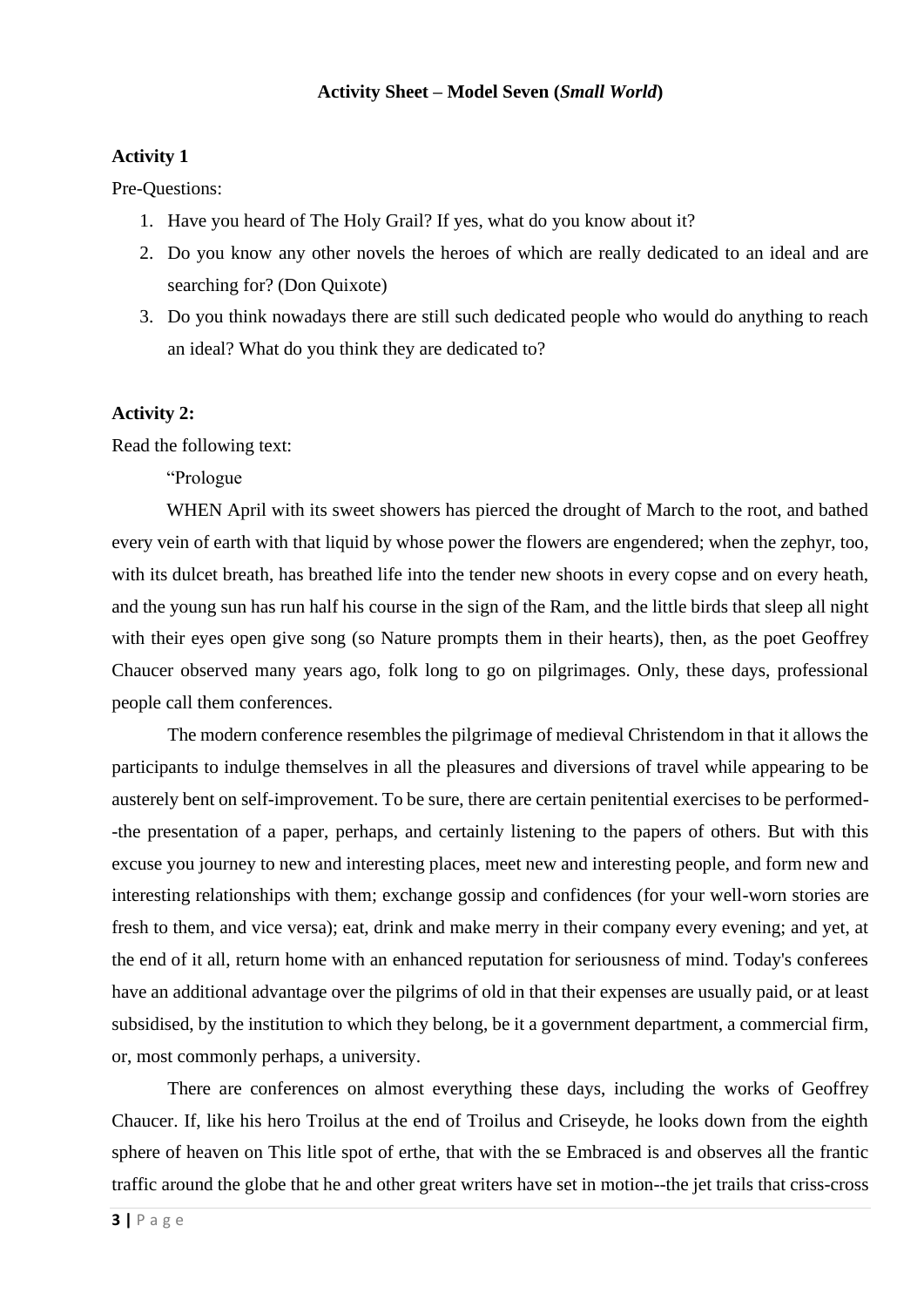the oceans, marking the passage of scholars from one continent to another, their paths converging and intersecting and passing, as they hasten to hotel, country house or ancient seat of learning, there to confer and carouse, so that English and other academic subjects may be kept up--what does Geoffrey Chaucer think?

Probably, like the spirit of Troilus, that chivalrous knight and disillusioned lover, he laughs heartily at the spectacle, and considers himself well out of it. For not all conferences are happy, hedonistic occasions; not all conference venues are luxurious and picturesque; not all Aprils, for that matter, are marked by sweet showers and dulcet breezes." (David Lodge, *Small World*, p. 11-12)

In groups of three to five, answer the following questions:

- 1. What do you think is the tone of the Prologue? Do you know this from the very beginning?
- 2. What kind of tone is the one at the beginning?
- 3. How do you comment on the last sentence of the first paragraph? *Only, these days, professional people call them conferences.*
- 4. How do you comment on the zodiacal sign (the Ram) mention?
- 5. Why do you think the author compares nowadays' conferees to pilgrims? Do you think he is serious about it?
- 6. What specific examples of irony do you find in the text?
- 7. What is the main comic device employed by the author?

# **Follow-up activity**

Write an essay referring to another parody you have read in Romanian literature. Comment upon the writer's style and tone. Support your presentation with quotes and examples.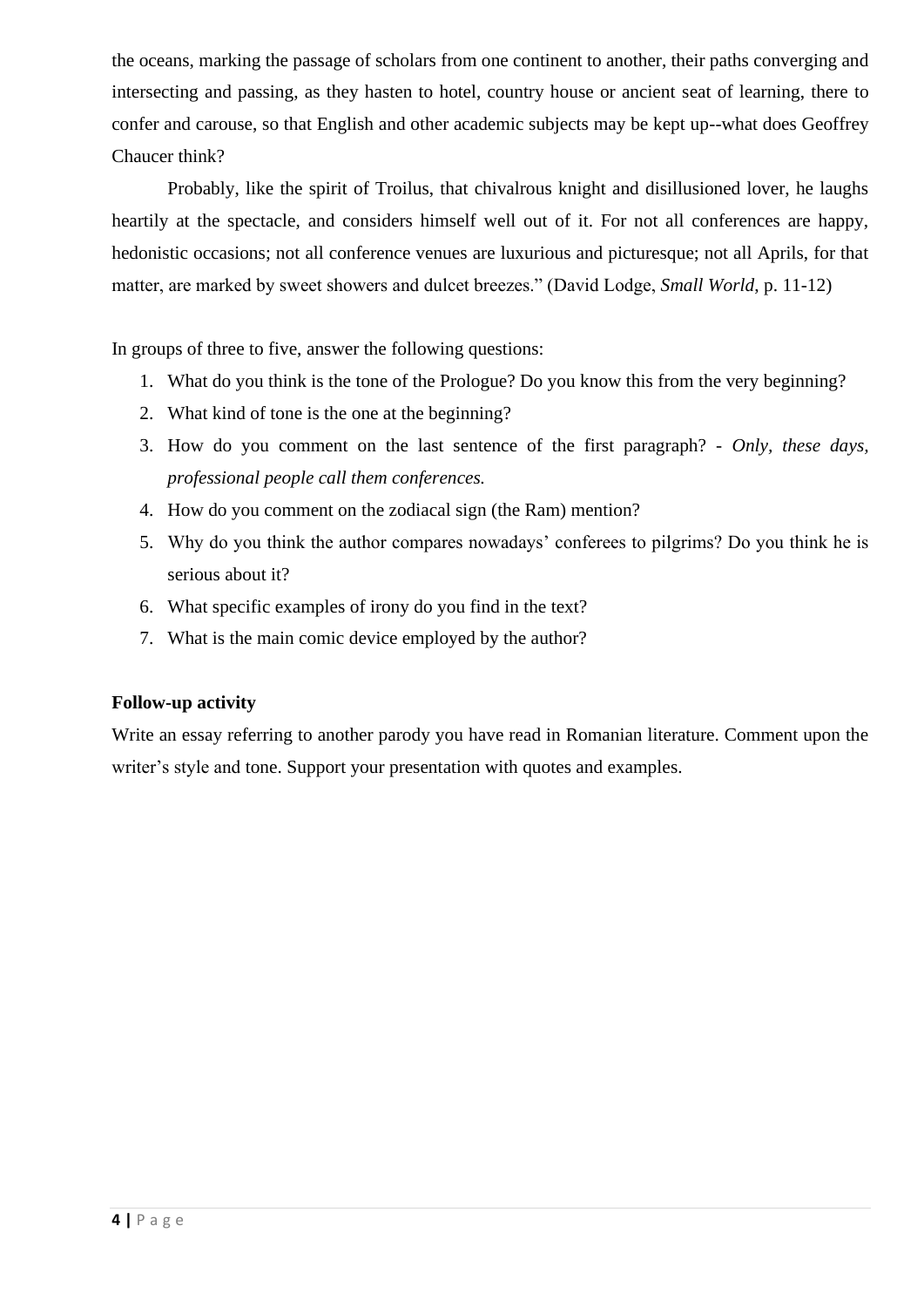#### **Activity Sheet - Model Eight (***Small World***)**

#### **Activity 1**

Pre-questions:

Does your name have any significance? Do names tell you anything about the people bearing those names? What about the names of fictional characters in ten literary texts you have read in Romanian or in English?

#### **Activity 2**

Read the following text and answer the after-reading questions:

"Miraculously, the girl had materialized at his elbow.

"Hallo, what's your name?" she said, peering at his lapel. "I can't read these little badges without my glasses." Her voice was strong but melodious, slightly American in accent, but with a trace of something else he could not identify.

"Persse McGarrigle-from Limerick," he eagerly replied. "Persse? Is that short for Percival?"

"It could be," said Persse, "if you like."

The girl laughed, revealing teeth that were perfectly even and perfectly white. "What do you mean, if I like?"

"It's a variant of 'Pearce'." He spelled it out for her.

"Oh, like in \_Finnegans Wake\_! The Ballad of Persse O'Reilley."

"Exactly so. Persse, Pearce, Pierce--I wouldn't be surprised if they were not all related to Percival. Percival, per se, as Joyce might have said," he added, and was rewarded with another dazzling smile.

"What about McGarrigle?"

"It's an old Irish name that means 'Son of Super-valour'."

"That must take a lot of living up to."

"I do my best," said Persse. "And your own name...?" He inclined his head towards the magnificent bosom, appreciating, now, why Professor Swallow had appeared to be almost nuzzling it in his attempt to read the badge pinned there, for the name was not boldly printed, like everyone else's, but written in a minute italic script. "\_A. L. Pabst\_," it austerely stated. There was no indication of which university she belonged to.

"Angelica," she volunteered.

"Angelica!" Persse exhaled rather than pronounced the syllables. "That's a beautiful name!"

"Pabst is a bit of a let-down, though, isn't it? Not in the same class as 'Son of Super-valour'."

"Would it be a German name?"

"I suppose it was originally, though Daddy is Dutch."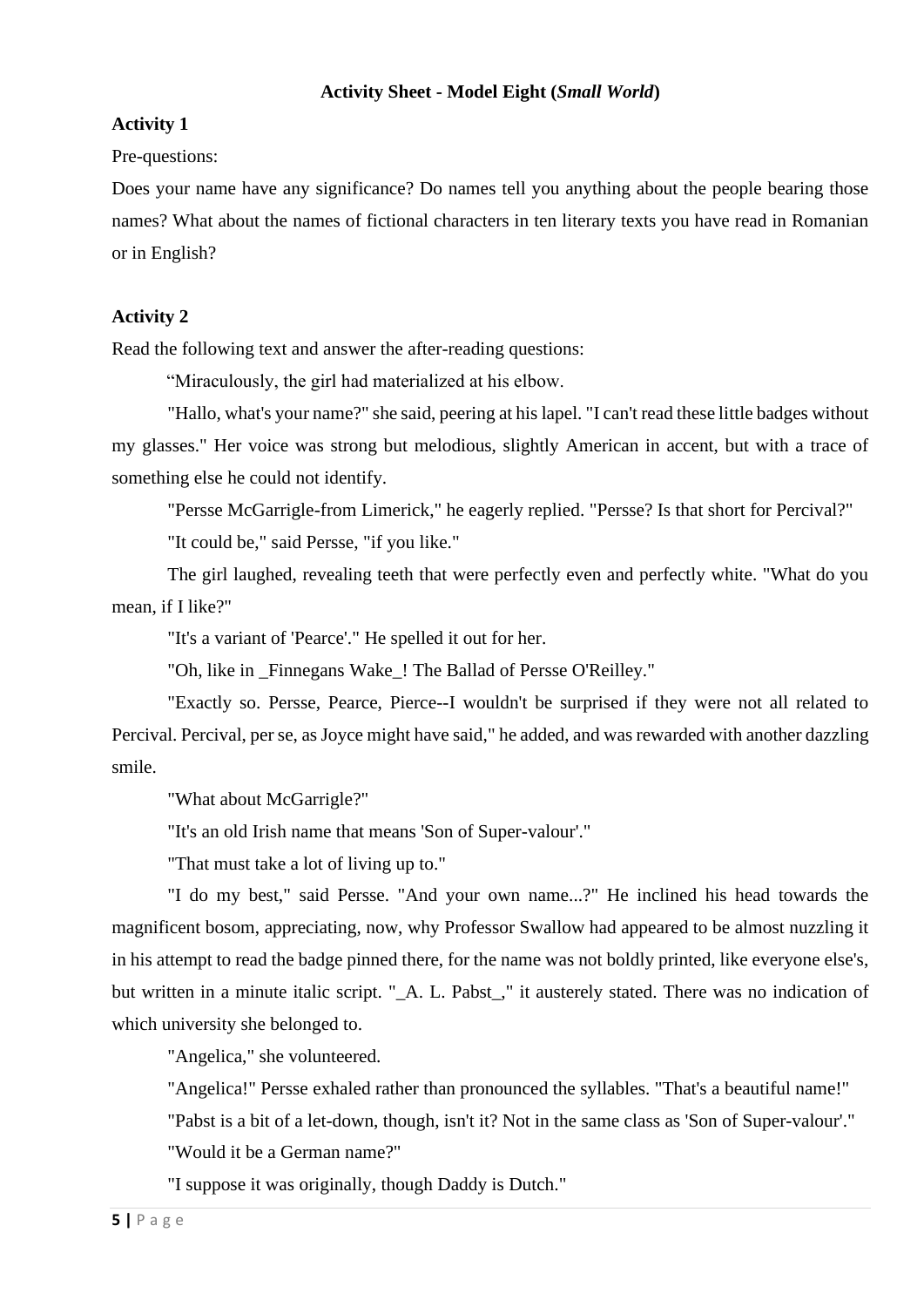"You don't look German or Dutch."

"No?" she smiled. "What do I look then?"

"You look Irish. You remind me of the women in the south-west of Ireland whose ancestors intermarried with the sailors of the Spanish Armada that was shipwrecked on the coast of Munster in the great storm of 1588. They have just your kind of looks."

"What a romantic idea! It could be true, too. I have no idea where I came from originally."

"How's that?"

"I'm an adopted child."

"What does the 'L' stand for?"

"A rather silly name. I'd rather not tell you."

"Then why draw attention to it?"

"If you use initials in the academic world, people think you're a man and take you more seriously."

"No one could mistake you for a man, Angelica," Persse said sincerely.

"I mean in correspondence. Or publications."

"Have you published much?"

"No, not a lot. Well, nothing, yet, actually. I'm still working on my PhD. Did you say you teach at Limerick? Is it a big Department?"

"Not very big," said Persse. "As a matter of fact, there's only the three of us. It's basically an agricultural college. We've only recently started offering a general arts degree. Do you mean to say that you don't know who your real parents were?"

"No idea at all. I was a foundling."

"And where were you found, if that isn't an impertinent question?"

"It is a little intimate, considering we've only just met," said Angelica. "But never mind. I was found in the toilet of a KLM Stratocruiser flying from New York to Amsterdam. I was six weeks old. Nobody knows how I got there."

"No, Daddy was an executive of KLM at the time. He and Mummy adopted me, as they had no children of their own. Have you really only three members of staff in your Department?"

"Yes. There's Professor McCreedy--he's Old English. And Dr Quinlan--Middle English. I'm Modern English."

"What? All of it? From Shakespeare to...?"

"T. S. Eliot. I did my MA thesis on Shakespeare's influence on T. S. Eliot." (Lodge, *Small World*, p. 34-35)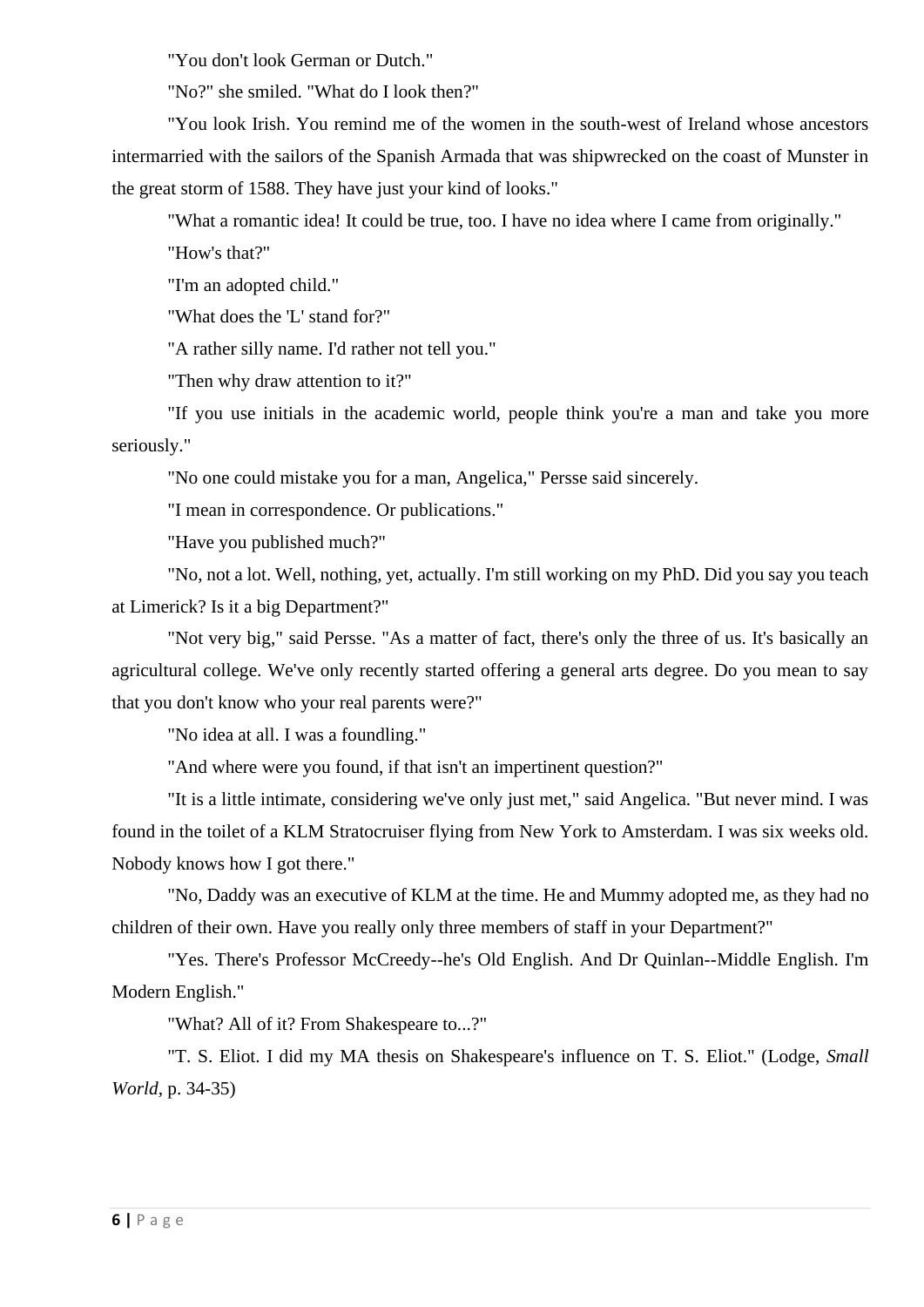In groups of four or five, the students will answer the following questions:

- 1. What is the general tone the writer uses in this fragment?
- 2. Can you identify any sources of the comic effect the text creates?
- 3. What metafictional elements do you find in the text?
- 4. What symbols can you identify in the text?
- 5. What is the significance of the characters' names?
- 6. What do you think is the writer's attitude? Bring arguments from the text.
- 7. Which nineteenth century British literary work (a play, a famous comedy by a very fashionable writer, which revolves around the identity of the male character who figures in the title of the play) do you think of when you read about the character being found in a toilet of a plane?
- 8. What postmodernist device does the author employ?

# **Follow-up activity**

Having read the book, write a 300-word essay about the postmodernist comic elements that appear in *Small World*.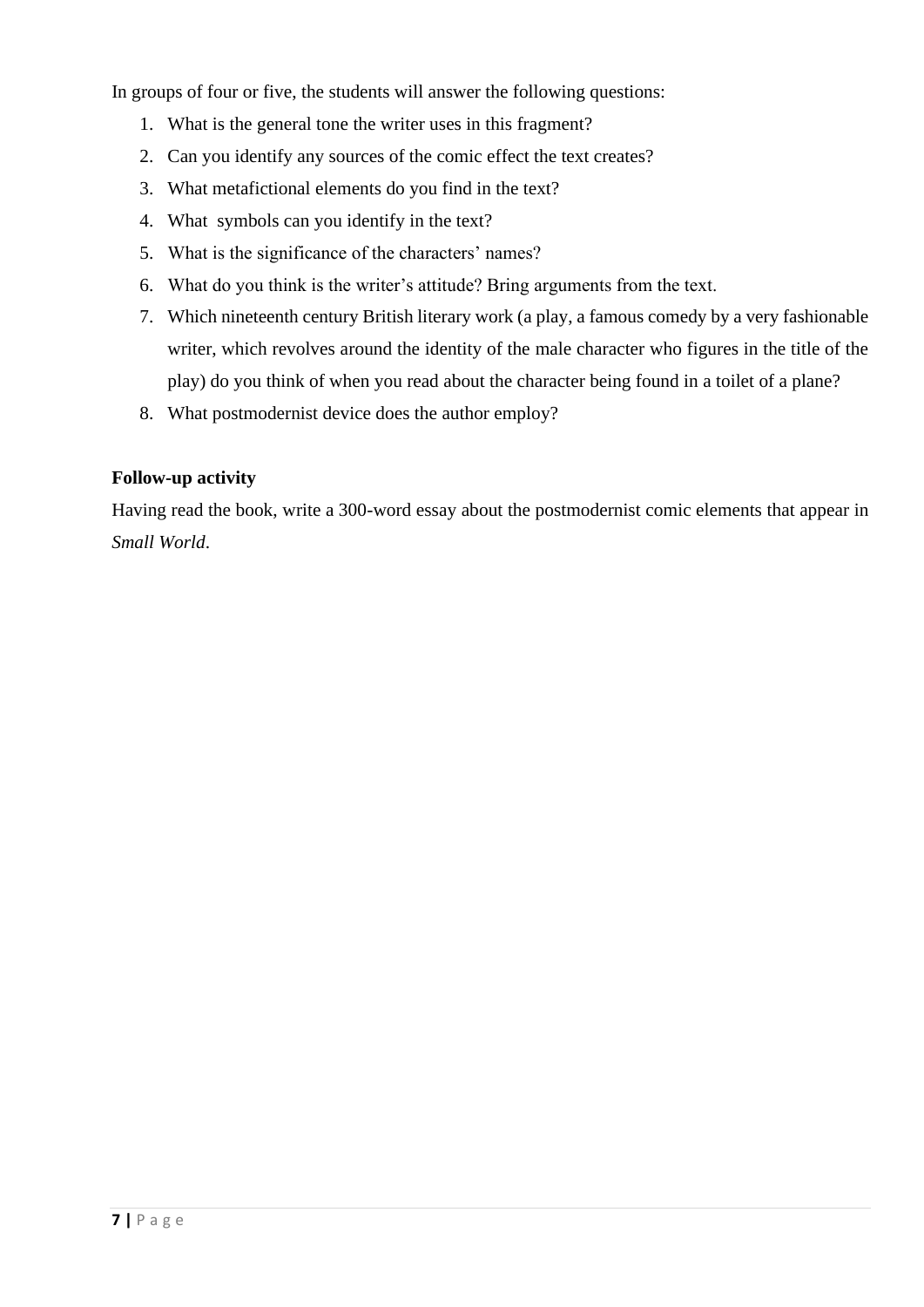# **Activity Sheet – Model Nine (***Small World***)**

# **Activity 1**

Pair work:

Match the titles of the well-known literary works in column A with their possible equivalents in column  $B:$ 

A.

|                                     | Β.                    |
|-------------------------------------|-----------------------|
| 1. Gulliver's Travels               | a. Together at Last   |
| 2. Alice's Adventures in Wonderland | b. A Strange Dream    |
| 3. Pride and Prejudice              | c. A Strong Woman     |
| 4. Nice Work!                       | d. A Journey Diary    |
| 5. Gone with the Wind               | e. Shared Experiences |
| (Key: 1d, 2b, 3a, 4e, 5c)           |                       |

#### **Activity 2**

a. Read the following text:

"Akira introduces Persse to his circle of friends, explaining that they are all translators, who meet once a month in this bar, "to let the hair down and put the knees up." The Japanese beams proudly as he displays these idioms to Persse. All the translators give him their cards except one who is asleep or drunk in the corner. Most of them are technical and commercial translators, but, learning that Persse is a teacher of English literature, they politely make literary conversation. The man sitting on Persse's left, who translates maintenance manuals for Honda motorcycles, volunteers the information that he recently saw a play by Shakespeare performed by a Japanese company, entitled, "The Strange Affair of the Flesh and the Bosom."

"I don't think I know that one," says Persse politely.

"He means, \_The Merchant of Venice\_," Akira explains.

"Is that what it's called in Japan?" says Persse with delight. "Some of the older translations of Shakespeare in our country were rather free," says Akira apologetically.

"Do you know any other good ones?"

"Good ones?" Akira looks puzzled.

"Funny ones."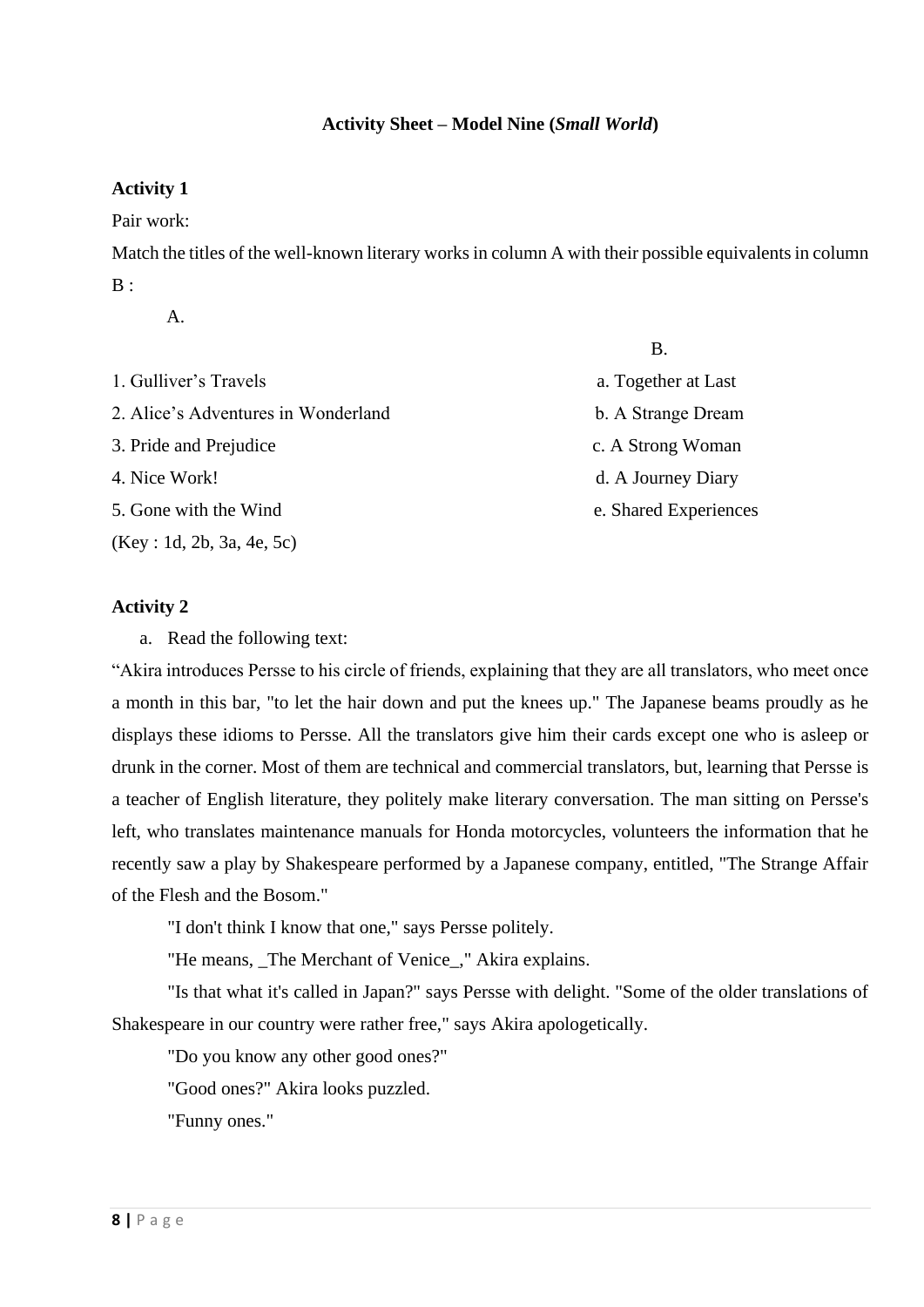"Oh!" Akira beams. It seems not to have occurred to him before that "The Strange Affair of the Flesh and the Bosom" is amusing. He ponders. "There is, 'Lust and Dream of the Transitory World,' " he says. "That is--"

"No, don't tell me--let me guess," says Persse. "\_Anthony and Cleopatra?\_"

" Romeo and Juliet, " says Akira. "And 'Swords of Freedom'..."

"\_Julius Caesar?\_"

"Correct."

"You know," says Persse, "there's the makings of a good parlour game here. You could make up your own... like, 'The Mystery of the Missing Handkerchief' for \_Othello\_, or 'A Sad Case of Early Retirement' for Lear." He calls for another round of drinks.

"When I translate English books," says Akira, "I always try to get as close as possible to the original titles. But sometimes it is difficult, especially when there is a pun. For example, Ronald Frobisher's \_Any Road\_--"

"Ronald Frobisher--have you translated him?"

"I am presently translating his nova, \_Could Try Harder\_. Do you know it?"

"Know it? I know him."

"Really? You know Mr Frobisher? But that is wonderful! You must tell me all about him. What kind of man is he?"

"Well," says Persse. "He's very nice. But rather irascible."

"Irascible? That is a new word to me."

"It means, easily angered."

"Oh yes, of course, he was Angry Young Man." Akira nods delightedly, and calls the attention of his friends to the fact that Persse is acquainted with the distinguished British novelist whose work he is translating. Persse recounts how Frobisher set the London literati adrift on the Thames, a story received with great pleasure by all, though they seem a little disappointed that the ship did not actually float out to sea and sink.

"You must know a lot of English writers," says Akira.

"No, Ronald Frobisher is the only one," says Persse. "Do you translate many?"

"No, only Mr Frobisher," says Akira.

"Well," says Persse. "It's a small world. Do you have that saying in Japan?"

"Narrow world," says Akira. "We say, 'It's a narrow world.' "

At this point, the man who was asleep in the corner wakes up, and is introduced to Persse as Professor Motokazu Umeda, a colleague of Akira's. "He is translator of Sir Philip Sidney," says Akira. "He will know more of the old Shakespeare titles."

Professor Umeda yawns, rubs his eyes, accepts a whisky, and, when Persse's interest has been explained to him, comes up with "The Mirror of Sincerity" (\_Pericles\_), "The Oar Well-Accustomed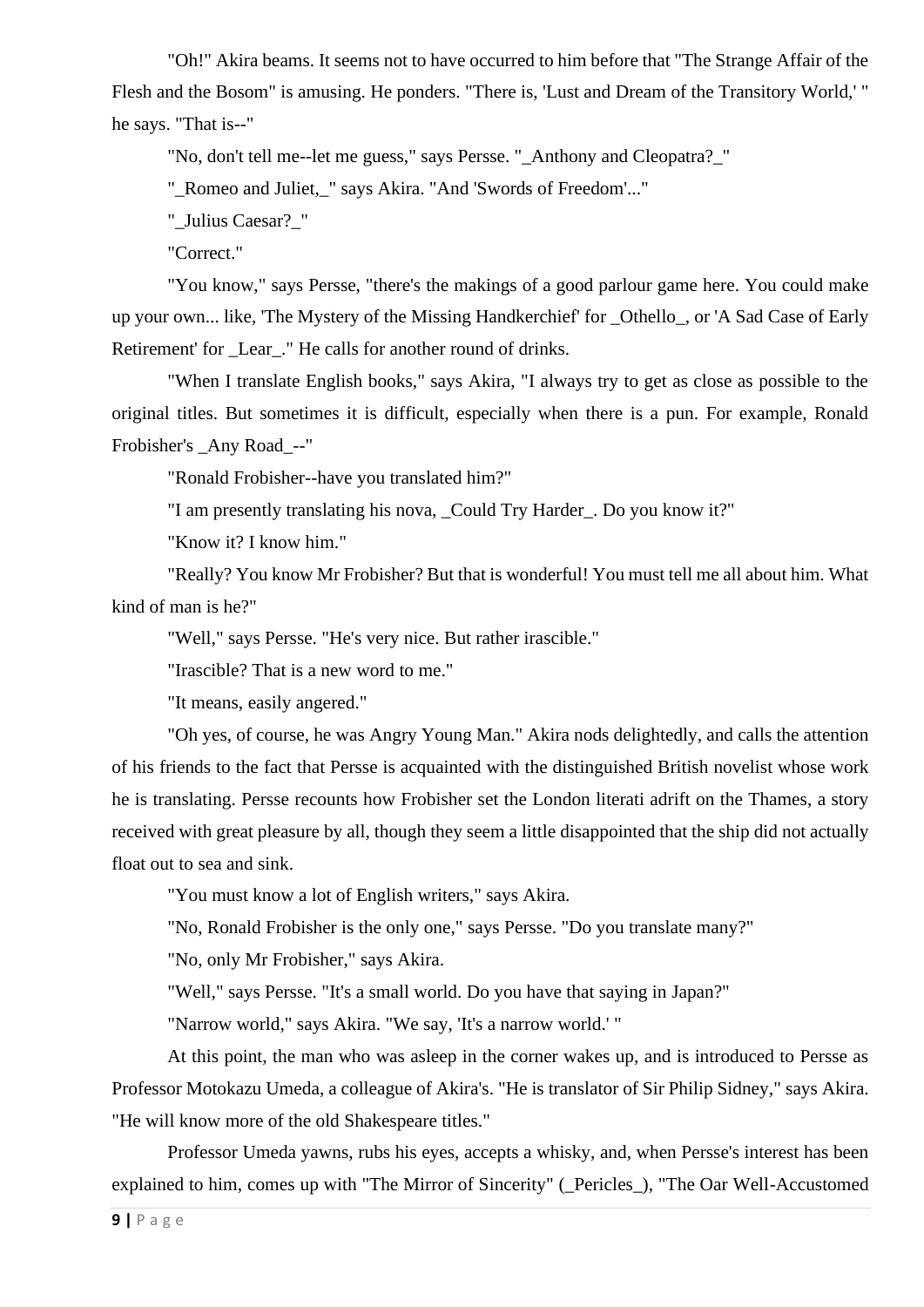to the Water" (\_All's Well That Ends Well\_) and "The Flower in the Mirror and the Moon on the Water" (The Comedy of Errors\_).

"Oh, that one beats them all!" exclaims Persse. "That's really beautiful."

"It is a set phrase," Akira explains. "It means, that which can be seen but cannot be grasped." His euphoria begins rapidly to ebb away.

"Excuse me," says Professor Motokazu Umeda, offering Persse his card, printed in Japanese on one side and English on the other. Persse stares at the name, which now rings a distant, or not so distant, bell.

"Were you by any chance at a conference in Honolulu recently?" he asks. (Lodge, *Small World*, p. 328-329)

b). In groups of three to five, answer the following questions:

1. Do you think the author agrees with Akira and Umeda ? Sustain your opinion.

- 2. How do you explain the meaning of *"to let the hair down and put the knees up"*?
- 3. What is the tone of the narration? Find examples in the text to sustain your answers.

#### **Activity 3**

The teacher uses a Power Point Presentation to explain to the students what intertextuality is, providing definitions and examples. He also tells the students that this device is employed by many postmodernist writers (the teacher makes sure the students are familiar with the literary movement; if they are not, the teacher will provide further information). Then, the teacher asks the students to read the following excerpt from Lewis Carroll's *Alice's Adventures in Wonderland*, chapter XI (*Who Stole the Tarts?*)

"The twelve jurors were all writing very busily on slates. `What are they doing?' Alice whispered to the Gryphon. `They can't have anything to put down yet, before the trial's begun.'

`They're putting down their names,' the Gryphon whispered in reply, `for fear they should forget them before the end of the trial.'

`Stupid things!' Alice began in a loud, indignant voice, but she stopped hastily, for the White Rabbit cried out, `Silence in the court!' and the King put on his spectacles and looked anxiously round, to make out who was talking.

-----------------------------------------------------------------------------------------------------------------

`Herald, read the accusation!' said the King.

On this the White Rabbit blew three blasts on the trumpet, and then unrolled the parchment scroll, and read as follows:--

`The Queen of Hearts, she made some tarts,

All on a summer day: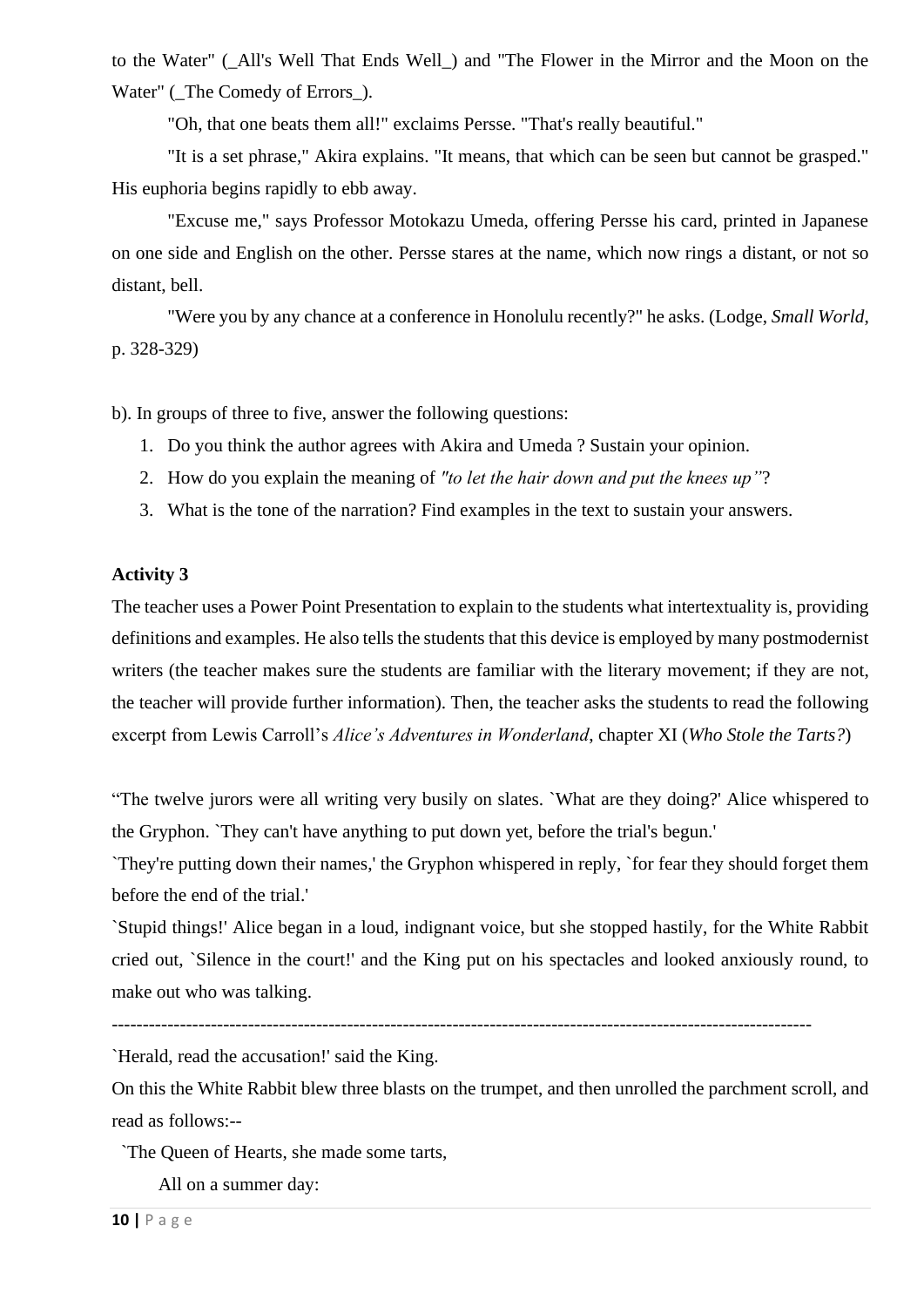The Knave of Hearts, he stole those tarts,

And took them quite away!'

`Consider your verdict,' the King said to the jury.

`Consider your verdict,' the King said to the jury.

`Not yet, not yet!' the Rabbit hastily interrupted. `There's a great deal to come before that!'

`Call the first witness,' said the King; and the White Rabbit blew three blasts on the trumpet, and called out, `First witness!'

The first witness was the Hatter. He came in with a teacup in one hand and a piece of bread-and-butter in the other. `I beg pardon, your Majesty,' he began, `for bringing these in: but I hadn't quite finished my tea when I was sent for.'

`You ought to have finished,' said the King. `When did you begin?'

The Hatter looked at the March Hare, who had followed him into the court, arm-in-arm with the Dormouse. `Fourteenth of March, I think it was,' he said.

`Fifteenth,' said the March Hare.

`Sixteenth,' added the Dormouse.

`Write that down,' the King said to the jury, and the jury eagerly wrote down all three dates on their slates, and then added them up, and reduced the answer to shillings and pence.

-----------------------------------------------------------------------------------------------------------------

All this time the Queen had never left off staring at the Hatter, and, just as the Dormouse crossed the court, she said to one of the officers of the court, `Bring me the list of the singers in the last concert!' on which the wretched Hatter trembled so, that he shook both his shoes off.

`Give your evidence,' the King repeated angrily, `or I'll have you executed, whether you're nervous or not.'

`I'm a poor man, your Majesty,' the Hatter began, in a trembling voice, `--and I hadn't begun my tea- not above a week or so--and what with the bread-and-butter getting so thin--and the twinkling of the tea--'

`The twinkling of the what?' said the King.

`It began with the tea,' the Hatter replied.

`Of course twinkling begins with a T!' said the King sharply. `Do you take me for a dunce? Go on!'

`I'm a poor man,' the Hatter went on, `and most things twinkled after that--only the March Hare said--

`I didn't!' the March Hare interrupted in a great hurry.

`You did!' said the Hatter.

`I deny it!' said the March Hare.

`He denies it,' said the King: `leave out that part.'

'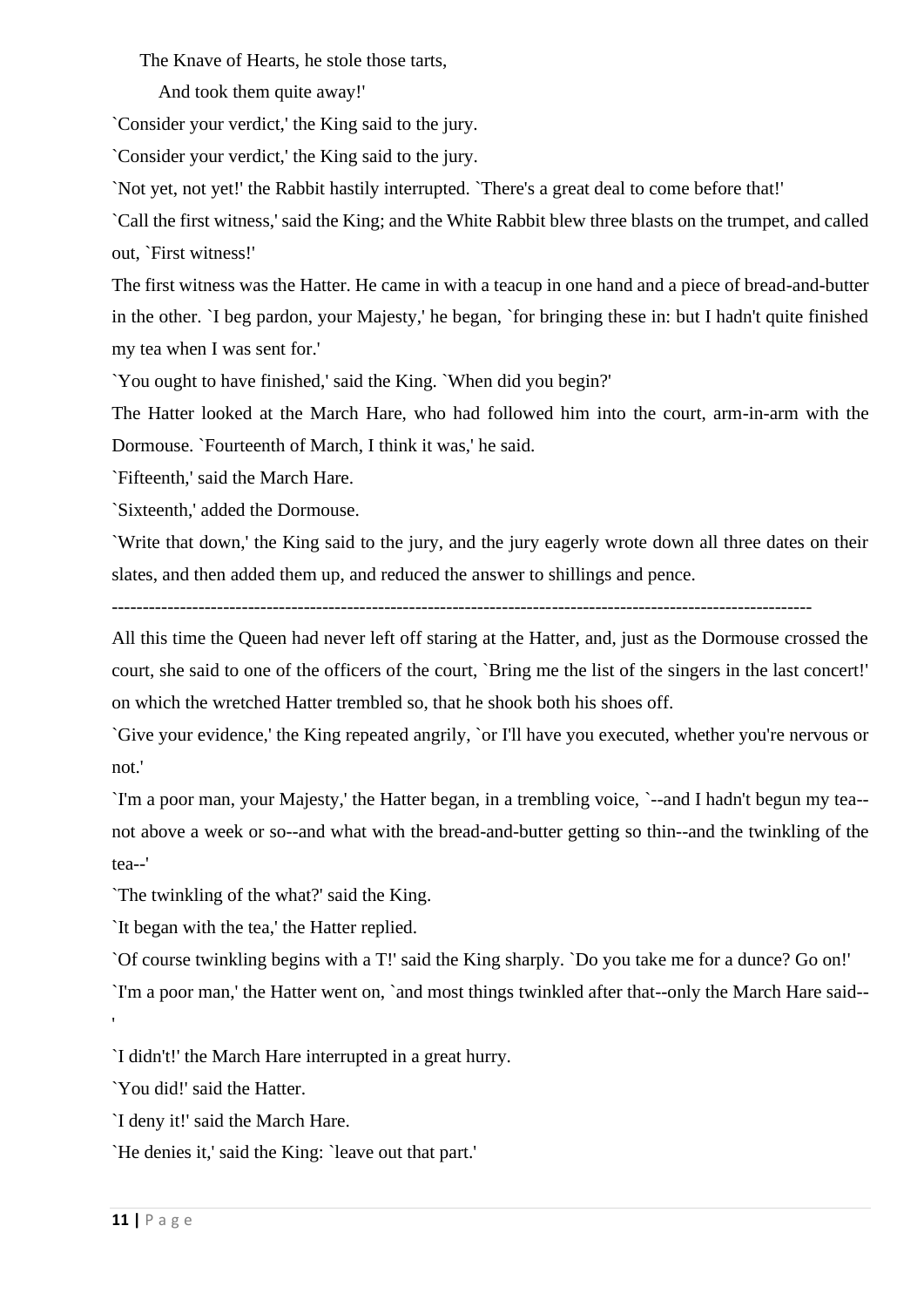`Well, at any rate, the Dormouse said--' the Hatter went on, looking anxiously round to see if he would deny it too: but the Dormouse denied nothing, being fast asleep." (Carroll, 128-130)

In pairs, answer the following questions:

- 1. What kind of atmosphere does the author create in the excerpt above? (Strange, queer, unreal)
- 2. What examples of strange things can you find? What is the writer's purpose in using them? (students should be able to identify the author's irony towards the facts and characters presented in order to create a comic effect)
- 3. What do you think about the characters' names? (students should notice that they are strange and comic)
- 4. Are there any similarities between the two literary excerpts? (Both of them reveal irony and create a comic effect. In both of them we see characters with funny names meant to ridicule the character)
- 5. Can you find an example of intertextuality used for comic purposes? (students should be able to identify the following passages: *All the translators give him their cards except one who is asleep or drunk in the corner.*(*Small World*); *`Well, at any rate, the Dormouse said-' the Hatter went on, looking anxiously round to see if he would deny it too: but the Dormouse denied nothing, being fast asleep.* (*Alice's Adventures in Wonderland*)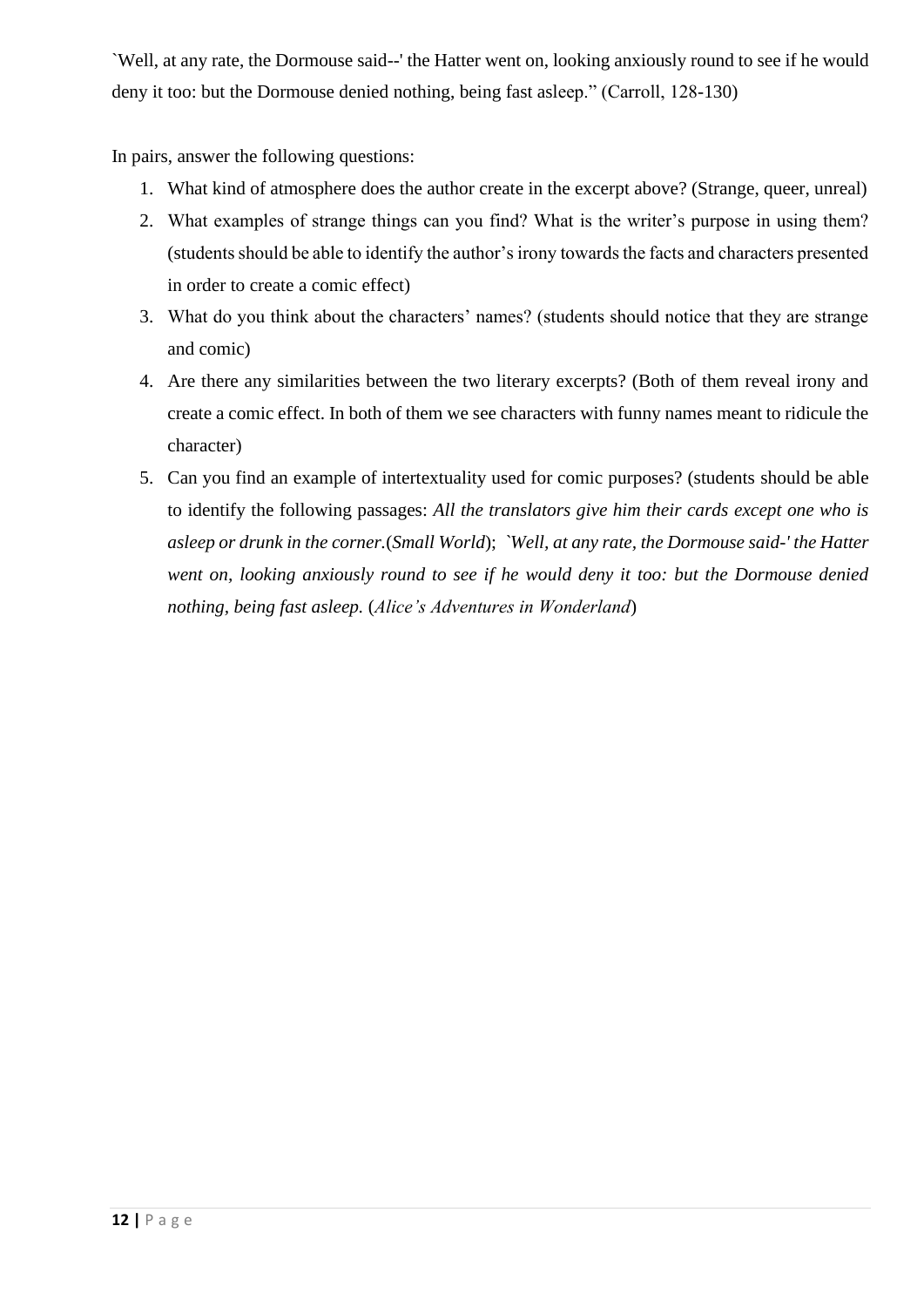# **Activity 1**

Pre-questions :

- 1. Have you ever dreamt of being different from what you are? What prevents people sometimes from what they wish they were? (Possible answers: society, family obligations, health problems, mere lack of courage).
- 2. If you could change your routine life, what would you choose instead?

# **Activity 2**

Read the following text:

"Vic wipes the tidemark of foam from his cheeks and fingers the shaven flesh appraisingly. Dark brown eyes stare back at him. Who am I?

He grips the washbasin, leans forward on locked arms, and scans the square face, pale under a forelock of lank brown hair, flecked with grey, the two vertical furrows in the brow like a clip holding the blunt nose in place, the straight-ruled line of the mouth, the squared-off jaw. You know who you are: it's all on file at Division.

Wilcox: Victor Eugene. Date of Birth: 19 Oct. 1940. Place of Birth: Easton, Rummidge, England. Education: Endwell Road Primary School, Easton; Easton Grammar School for Boys; Rummidge College of Advanced Technology. MI Mech. Eng. 1964. Marital Status: married (to Marjorie Florence Coleman, 1964). Children: Raymond (b. 1966), Sandra (b. 1969), Gary (b. 1972). Career: 1962-64, apprentice, Vanguard Engineering; 1964-66, Junior Production Engineer, Vanguard Engineering; 1966-70, Senior Engineer, Vanguard Engineering; 1970-74, Production Manager, Vanguard Engineering; 1974-78, Manufacturing Manager, Lewis & Arbuckle Ltd; 1978-80, Manufacturing Director, Rumcol Castings; 1980-85, Managing Director, Rumcol Castings. Present Position: Managing Director, J. Pringle & Sons Casting and General Engineering.

That's who I am.

Vic grimaces at his own reflection, as if to say: come off it, no identity crises, please. Somebody has to earn a living in this family. He shrugs on his dressing-gown, which hangs from a hook on the bathroom door, switches off the light, and softly re-enters the dimly lit bedroom. Marjorie has, however, been woken by the sound of plumbing.

`Is that you?' she says drowsily; then, without waiting for an answer, `I'll be down in a minute.'

`Don't hurry,' says Vic. *Don't bother* would be more honest, for he prefers to have the kitchen to himself in the early morning, to prepare his own simple breakfast and enjoy the first cigarette of the day undisturbed. Marjorie, however, feels that she must put in an appearance downstairs, however